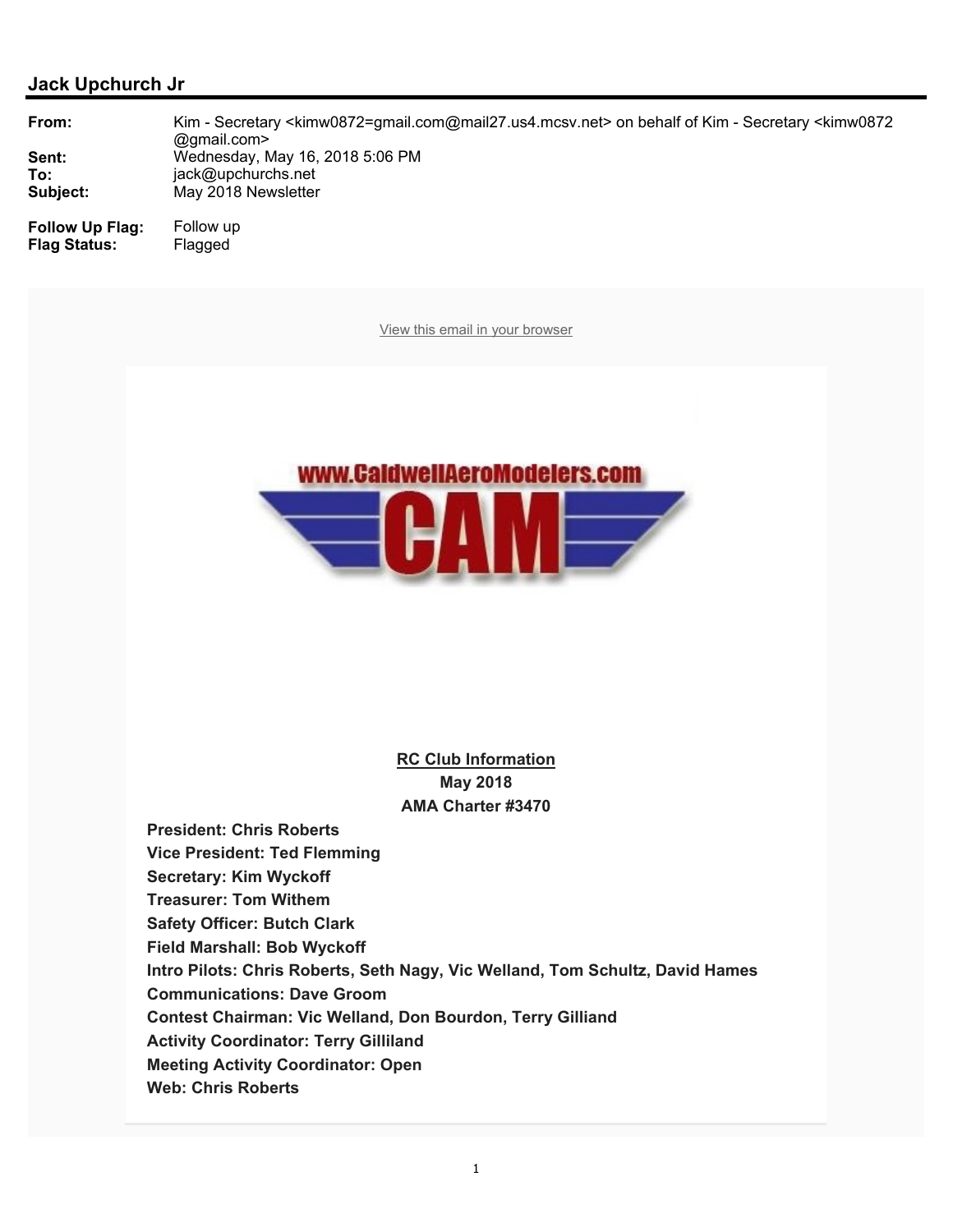## **Typical Meeting Agenda**

- **ꞏ Welcome**
- **ꞏ Approve Agenda**
- **ꞏ New member applications**
- **ꞏ Reports**
- **o Field Officer**
- **o Safety Officer**
- **o Intro Pilots report**
- **o Treasurer's report**
- **ꞏ Old Business**
- **ꞏ New Business**
- **ꞏ Auction / Show & Tell**
- **ꞏ Q & A**

## **May 2018's Meeting Minutes**

**Called to order at 7:00 PM. Welcomed everyone.** 

**TREASURER REPORT - \$1336.40 balance after spending \$132.78 at Lowe's for pilot stations and new fence.** 

**FIELD REPORT – Looking good per Bob. We need to purchase new belts for the tractor.** 

**SAFETY REPORT – Everything is Okay per Butch.** 

**INTRO PILOTS – We had a few people who flew with the trainers at the Speed Rally. NEW MEMBERS – We have no new members.** 

**OLD BUSINESS – Club and AMA dues are now due.** 

**OLD BUSINESS – The Speed Rally went very well. Butch joined the 200 mph club. We sent \$234 to Caldwell County DARE.** 

**OLD BUSINESS – Per Bob the last two flight stations need to have a fence put up between them and the runway for safety. Bob will take care of doing this. The motion was made by Terry and seconded by Butch. The motion carried.** 

**NEW BUSINESS – Our next event is the Fun Soar on June 16th. Chris will mow before this event since Bob will be out of town. Terry is going to make a flyer for this event. Chris will send this out to all the clubs that are close. Dave is going to have this put in the paper. I will send out a reminder email with the flyer before the event. Chris and Ellen will take care of the food again. There will be a \$5 landing fee and we will also have another 50/50 raffle.** 

**NEW BUSINESS – The approximate costs for the belts for the mower will be \$100. We need a drive belt an a deck belt. There was a motion made and all moved to purchase these. Bob is going to get these at Wayne Gravely where the mower was purchased and see if we can get a deal since we have not had the mower that long. NEW BUSINESS – Chris has taken over the task of getting the port a john serviced. NEW BUSINESS – The scrap metal has not been taken care of yet, but this will get taken care of. There is more metal there than Chris expected. We adjourned at 7:19 PM**